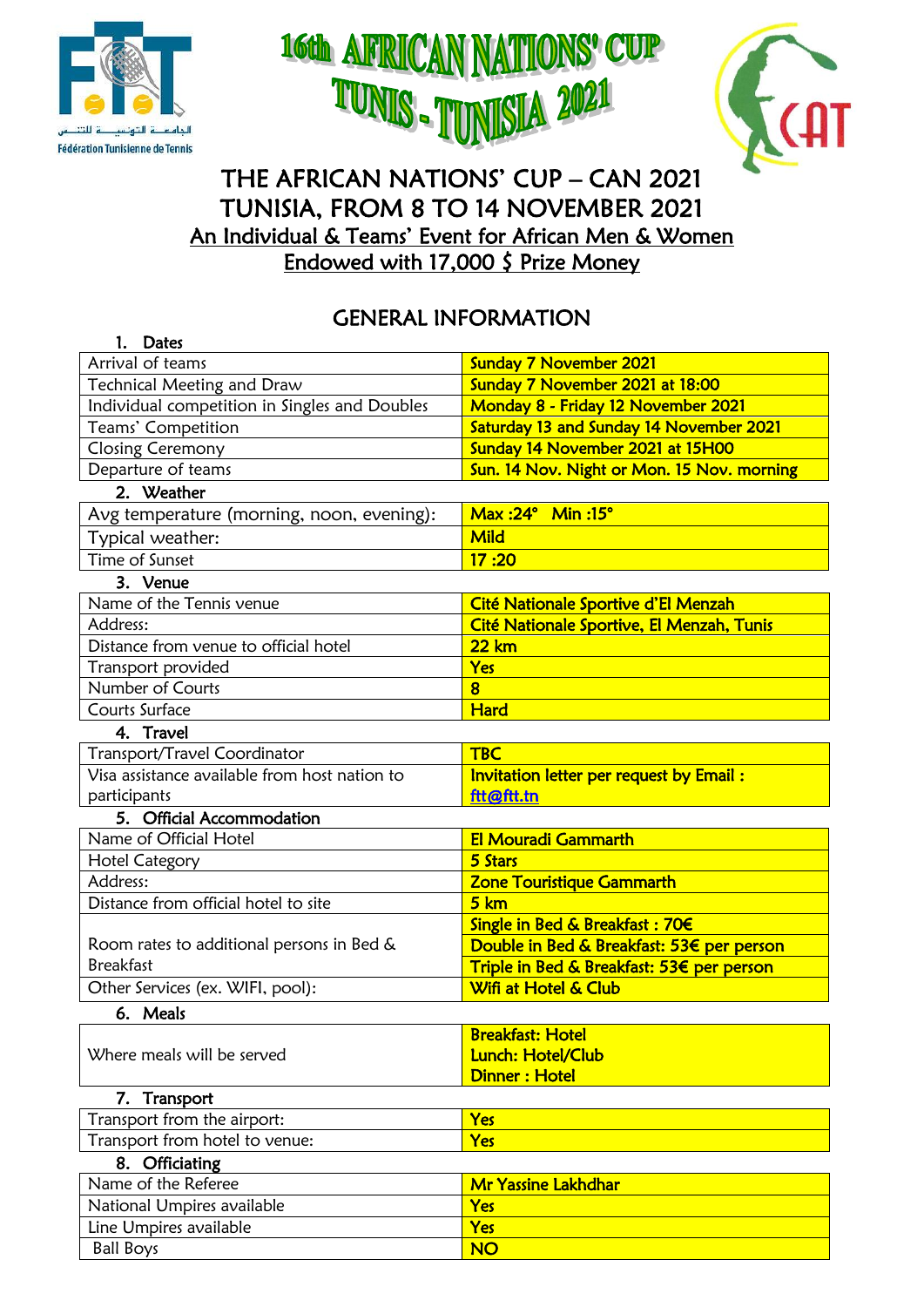| <b>Stringing Facilities</b><br>9.                |                          |  |  |  |
|--------------------------------------------------|--------------------------|--|--|--|
| Strings available :                              | Yes                      |  |  |  |
| Number of stringers on site                      |                          |  |  |  |
| 10. Water                                        |                          |  |  |  |
| Water provided on site for players               | Yes                      |  |  |  |
| Bottles, Water dispensers etc.                   | No                       |  |  |  |
| 11. Medical Assistance                           |                          |  |  |  |
| Location of the medical assistance               | On site                  |  |  |  |
| Physiotherapist                                  | Yes                      |  |  |  |
| 12. Trophies & T-shirts                          |                          |  |  |  |
| FTT will provide trophies during the competition | Yes                      |  |  |  |
| Tunisian Tennis Federation will provide T-shirts | Yes                      |  |  |  |
| 13. Photographer                                 |                          |  |  |  |
| FTT will provide a photographer during the       | Yes                      |  |  |  |
| competition and Closing Ceremony                 |                          |  |  |  |
| 14. Communication & Committee                    |                          |  |  |  |
| Name of Tournament Director                      | <b>Mr Heykel LAKDHAR</b> |  |  |  |
| Office                                           | +216 71 844 144          |  |  |  |
| Mobile                                           | +216 23 232 999          |  |  |  |
| Email                                            | ftt@ftt.tn               |  |  |  |

## INFORMATION ON VISAS

Read below ( in other information and regulations)

# REGULATIONS OF THE CAN 2021 COMPETITION & OTHER INFORMATION

The total duration of CAT including individual and teams competitions is Seven (7) days

## I. Individual Competitions:

Single Event: Every Nation can enter a maximum of 3 men and 3 women. The host nation can enter 5 men and 5 women maximum.

Doubles Event: Only players participated in the single event are allowed to play in the doubles event; Doubles pairings must be from the same nation but with the agreement of the Tournament Committee, nations with odd numbers of players may form doubles pairings. The doubles events will be run on a knock-out basis, No Ad and a Super Tie break as final set.

Important: The singles will be conducted on a feed-in system which will result in a ranking of all the players at the end of the competition.

#### Individuals Competitions will be played during (05) full days.

## II. Teams Competitions:

Four (4) best Men's Team and four (4) best Women's Team will be selected to take part at the teams competition. The selection will be based on the 2 best results registered in the singles events (as well by men and by women) according to the points' contribution as mentioned in the table below:

| Ranking                    | Points |  |  |
|----------------------------|--------|--|--|
| $1^{st}$ : Winner          | 28     |  |  |
| 2 <sup>nd</sup> :Runner up | 20     |  |  |
| 3rd                        | 12     |  |  |
| 4 <sup>th</sup>            | 11     |  |  |
| 5 <sup>th</sup>            | 6      |  |  |
| 6 <sup>th</sup>            | 5      |  |  |
| 7 <sup>th</sup>            |        |  |  |
| 8 <sup>th</sup>            | ς      |  |  |
| Round of 16                |        |  |  |

The host nation can be represented only by the  $-$  A  $-$  team if qualified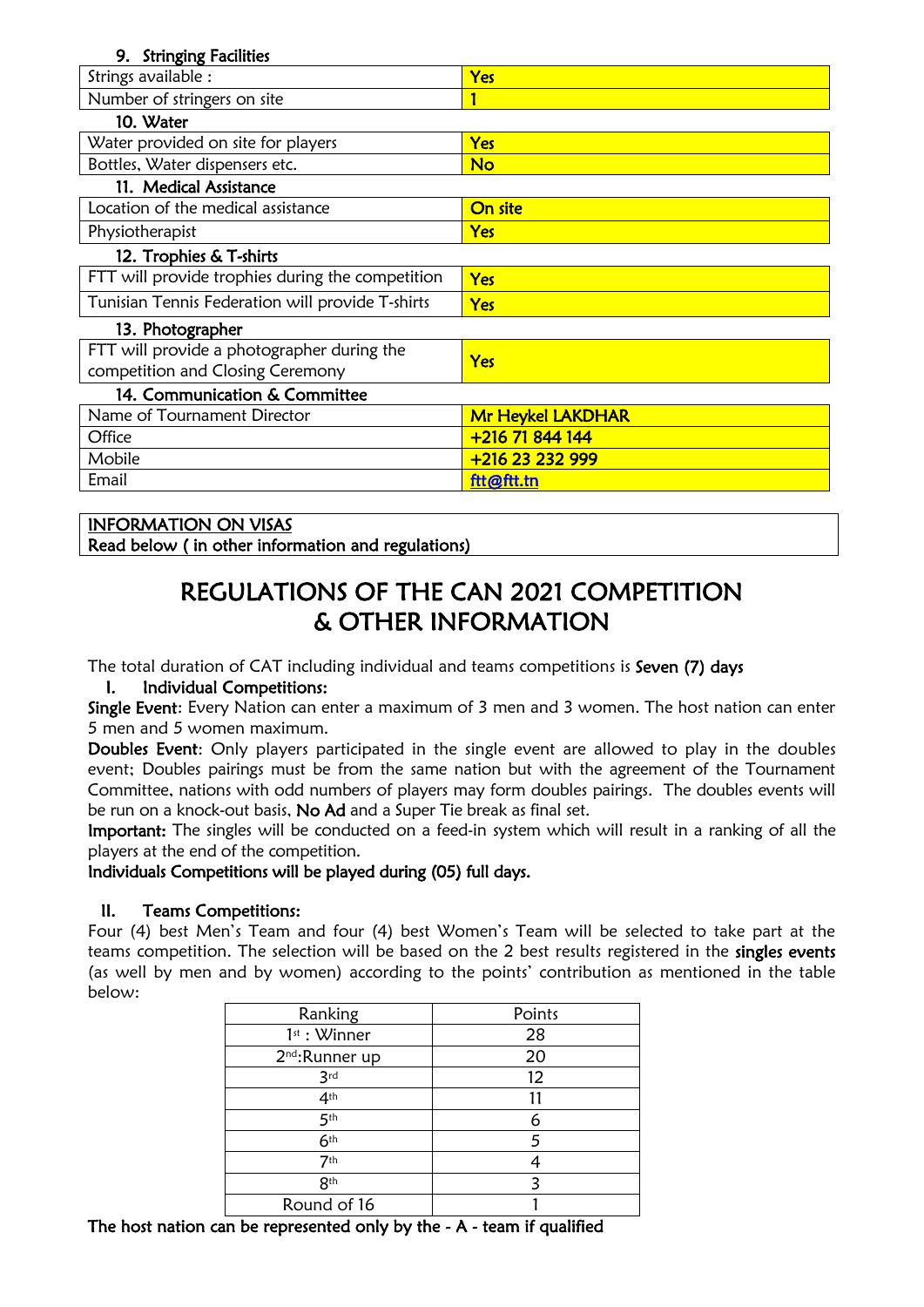Team's event will be played during the last day as follows:

# 1<sup>st</sup> Day - Teams Competition:

#### Men's:

Team Ranked 1st Vs Team Ranked 4th (A)

Team Ranked  $2^{nd}$  Vs Team Ranked  $3^{rd}$  (B)

# Women's:

Team Ranked 1st Vs Team Ranked  $4<sup>th</sup>$  (A)

Team Ranked 2nd Vs Team Ranked 3rd (B)

#### 2nd Day - Teams Competition:

Men's Final: Winner (A) Vs Winner (B) 3e Place: Loser (A) Vs Loser (B) Women's: Final: Winner (A) Vs Winner (B) 3e Place: Loser (A) Vs Loser (B)

Team's matches will be played in 2 Singles and 1 double on the same court according to the Davis Cup and Billie Jean King Cup and according to the following plan:

Player N° 2 Vs Player N° 2

Followed by: Player N° 1 Vs Player N° 1

Followed by the Double if necessary (in case of "one all")

# III. Players & Teams' Prizes:

The CAN 2021 is endowed in US Dollars in the Individual and Teams Events.

As follows the Prize Money details:

|           | Men's   | Women's | Men's       | Women's        | Men's   | Women's |
|-----------|---------|---------|-------------|----------------|---------|---------|
|           | Singles | Singles | Doubles per | <b>Doubles</b> | Team's  | Team's  |
|           |         |         | Pair        | per Pair       | Event   | Event   |
| Winner    | \$1,500 | \$1,000 | \$600       | \$400          | \$2,000 | \$1,200 |
| Runner Up | \$1,000 | \$600   | \$400       | \$250          | \$1,200 | \$700   |
| Third     | \$600   | \$450   | \$200       | \$150          | \$800   | \$450   |
| Fourth    | \$450   | \$300   | \$200       | \$150          | \$600   | \$350   |
| Fifth     | \$300   | \$250   |             |                |         |         |
| Sixth     | \$250   | \$200   |             |                |         |         |
| Seventh   | \$200   | \$150   |             |                |         |         |
| Eighth    | \$150   | \$100   |             |                |         |         |
| Total     | \$4,450 | \$3,050 | \$1,400     | \$950          | \$4,600 | \$2,700 |

The Prize monies are tax deductible (10 to 15%) according to the residency and the status of the players Payment of Prize money to players/teams:

- Amount more than 300 \$ will be paid by Bank transfer to the players/teams
- Amount of 300  $\frac{2}{5}$  or less will be paid to in cash on site to the concerned players/teams

## IV- Regulations and scoring oh the event:

All events will be played according to the ITF rules and regulations. All Single matches will be played best of three sets with tie-break in all sets.

Ranking and consolations matches at the individual's competitions will be played best of 3 sets with application of a match Tie-Break as final Set.

The doubles events will be run on a knock-out basis, No Ad and a Super Tie break as final set.

NB: Contrary to the Doubles Individual competition, the Doubles matches in the Team competition will be played on best of 3 Sets with application of the Advantage in each game and a 3<sup>rd</sup> decisive Set if necessary.

All CAN matches will be umpired by chairs and lines umpires. Mineral water will be provided to the players during the matches for free in all matches.

# V- CAN Technical Committee:

The tournaments will be run by a Referee. A Technical Committee will be set up and composed of as follows: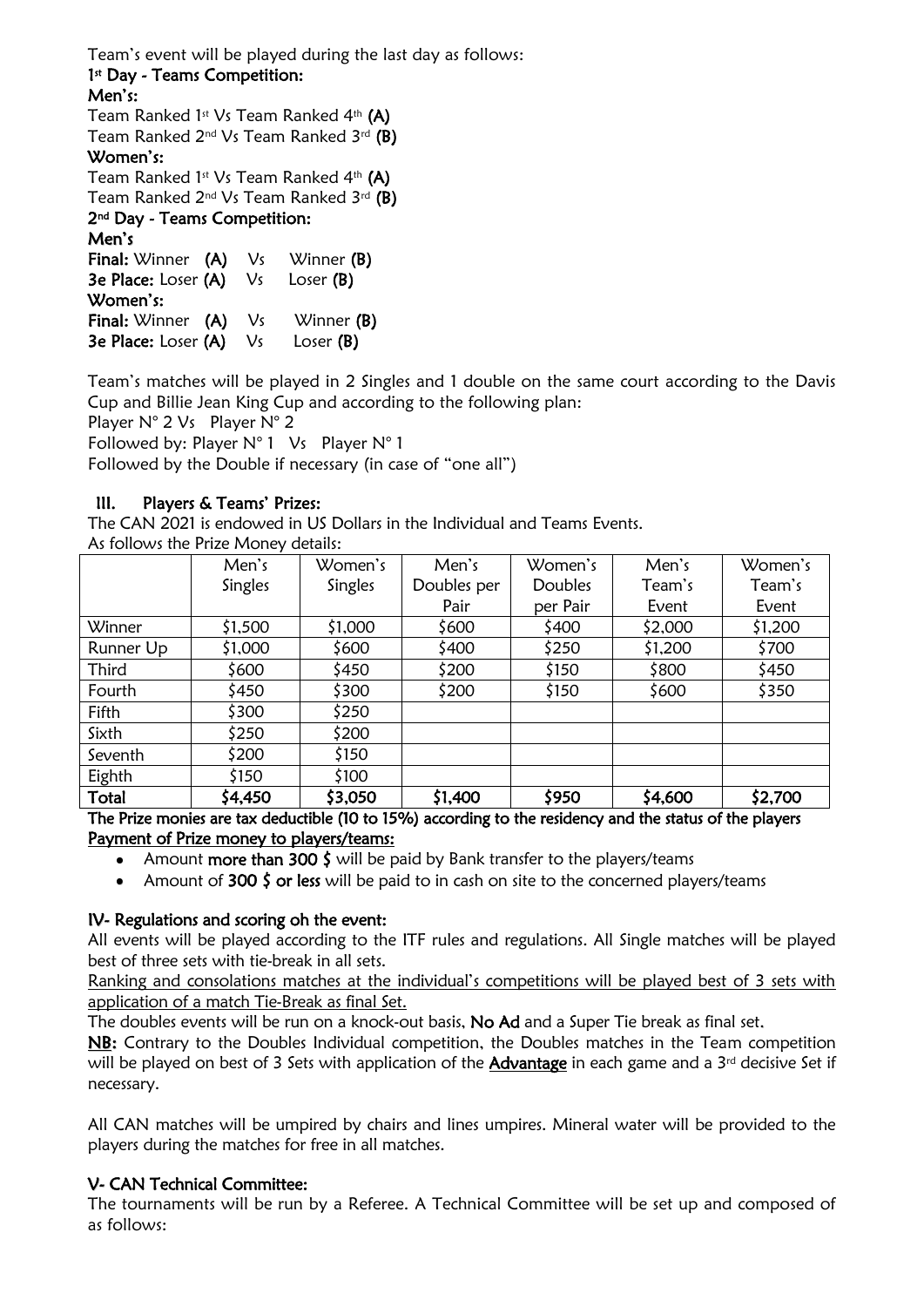- CAT Representative.
- CAN Director
- A representative of the host nation
- CAN Referee
- Three Team coaches including one English, one French and one Arabic speaking.

The committee will assist the referee in making the draw of the tournament, and will thereafter meet to establish the tournament program and settle any disputes. It will also decide on all matters concerning the rules.

## VI- Opening and closing Ceremonies

An opening ceremony will take place on 8 November 2021. A closing ceremony will also be organised on 14 November 2021 at 15:00 immediately after the team events finals.

Participants are kindly requested to wear on these occasions their national team tracksuit or a national dress.

National Associations are also required to send along with their participants their national flag and an audio tape of their national anthem.

An official "CAN 2021 Dinner" will be organised on 11 November 2021 in the evening. Time and place of the dinner will be communicated on site. Formal dress is kindly required.

# VII- Travel organisation, welcome, accommodation, foods, Entry Fees…:

#### Welcome at the Airport:

Delegations will be welcomed at their arrival at Tunis Carthage International Airport and conducted to the CAN official Hotel.

Delegations will benefit from the same transport and assistance facilities upon their departure from Tunisia

## Accommodation / meals for Teams participating at the CAN 2021:

The host nation will cover the accommodation and meals of the teams and players participating at CAT during their stay (8 nights). The participating teams are composed of a maximum of 3 male players, 3 female players and coaches(Captains)\*. The additional persons are on their own charge.

\*teams are allowed to have one (1) coach per women's or men's team composed of at least 2 players. The maximum number of coaches (captains) per nation is two (2)

The choice of hotels will be based on the amenities they offer. Official delegations will be accommodated first and foremost in double or triple rooms and per country.

## Participation Fee:

Each member of a team (player/coach) must pays to the host nation a participation fee of \$150 per person.

# Hotel: El Mouradi Gammarth \*\*\*\*\* Rates for additional persons:

- Single Room (Bed & Breakfast) : 70€
- Double Room (Bed & Breakfast) : 53€ per person
- Triple Room (Bed & Breakfast) : 53€ per person
- Breakfast & dinner are served at the hotel
- Lunch is served at the Hotel/Club

Participants arriving before 7<sup>th</sup> November or leaving after 15<sup>th</sup> November morning must inform the Tunisian Tennis Federation for reservations.

Accompanying officials or relatives can book rooms at the official hotel at the same preferential proposed rate to the teams and will have to pay their accommodation expenses directly to the hotel management.

#### Transportation:

A free Bus Shuttle will insure a daily transportation Hotel / Club / Hotel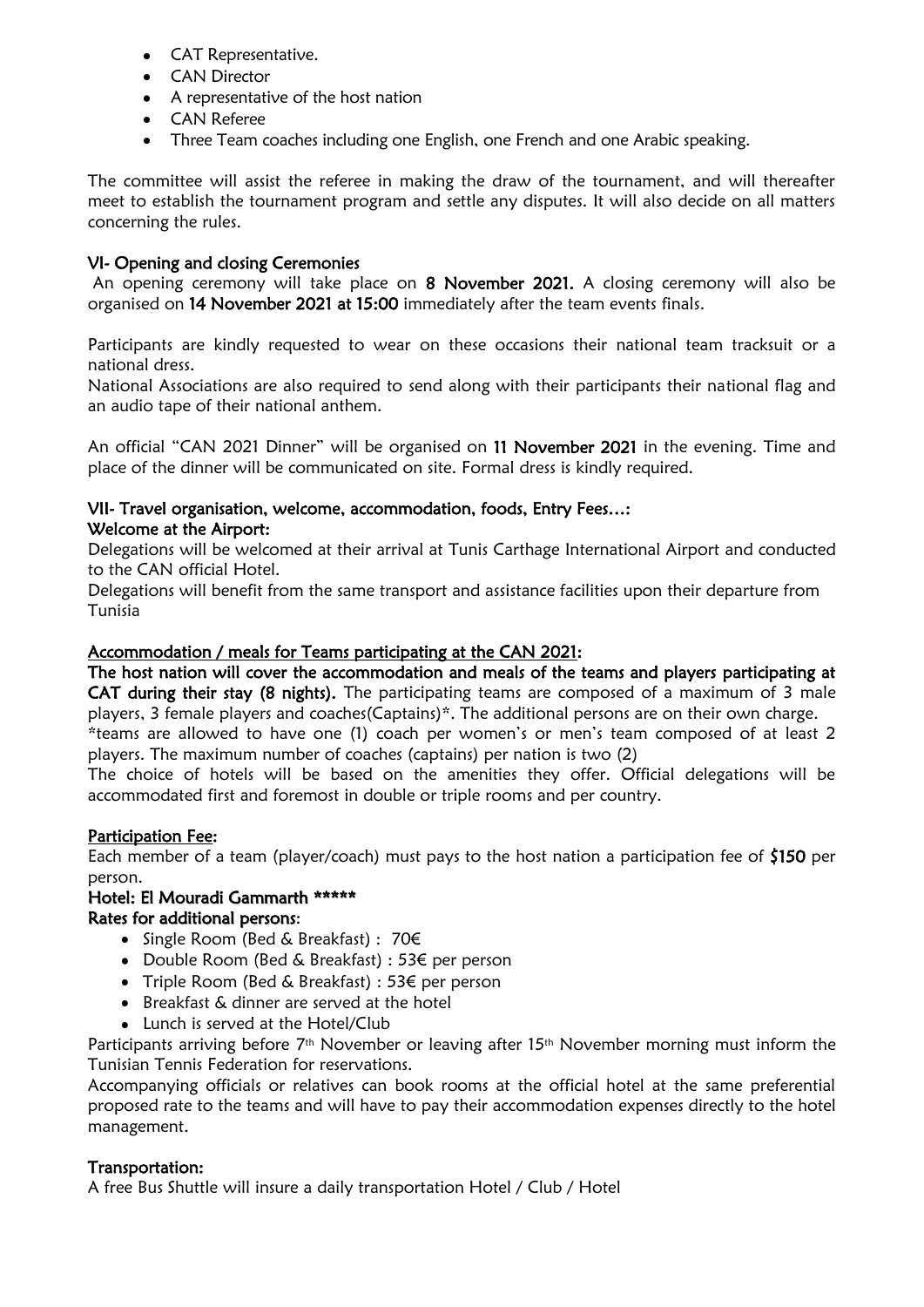# Travel:

National Associations are responsible for buying their own airline tickets and making their own airline reservations.

# Visas:

## Travel and Entry Visa for Tunisia:

Travel: it is the responsibility of the participating federation to make their travel arrangements.

#### Entry Visa to Tunisia:

Concerning the entry visas to Tunisia, we have been informed the following:

Most of the African Citizens of the following African countries do not need an entry visa to Tunisia:

Angola, Burkina Faso, Cap Vert, Comores, Côte d'Ivoire, Gabon, Gambia, Guinea, Equatorial Guinea, Guinea Bissau, Libya, Mali, Morocco, Mauritiius, Mauritania, Namibia, Niger, Senegal, Seychelles and South Africa.

(This list of countries may be subject to modifications. It would be necessary to check beforehand with the Ministry of Foreign Affairs of your country before traveling to Tunisia)

Nationals of all other African countries ARE SUBJECT TO A VISA REQUIREMENT to enter Tunisia.

It is up to the African participants subject to the Visa obligation to make in advance all the necessary arrangements to obtain their entry visas to Tunisia from the Tunisian Embassies in their countries of origin, or from neighboring countries. (An invitation letter will be sent to them by the FTT on request), or to request via the Tunisian Tennis Federation (FTT) that their visas be issued on site, upon their arrival at Tunis Carthage International Airport.

#### Obtaining an entry visa in advance:

Nationals of countries subject to the Visa obligation can obtain a valid Visa from the Tunisian Embassies in their countries of origin, or from neighboring countries. According to the information we were able to collect, Tunisia has diplomatic missions and consulates in the following African countries:

| Alger - Algeria              | Nairobi – Kenya         |
|------------------------------|-------------------------|
| Pretoria - South Africa      | Tripoli - Libya         |
| Ouagadougou - Burkina Faso   | Bamako - Mali           |
| Yaoundé - Cameroon           | Nouakchott - Mauritania |
| Abidjan – Côte d'Ivoire      | Rabat - Morocco         |
| Kinshasa – Democtratic Congo | Abuja - Nigeria         |
| Le Caire - Egypt             | Dakar - Senegal         |
| Addis-Abeba - Ethiopia       | Khartoum - Sudan        |

Requests to the Tunisian Tennis Federation (FTT) that their visas be issued on site, upon arrival at Tunis Carthage International Airport:

## Entry Visas on site upon arrival:

- For those who do not have a Tunisian Embassy in their country of origin or in a neighboring country, valid entry visas can be issued to them at border posts. Participants wishing to obtain Visas on site upon arrival must comply with the following obligations:
	- 1. Provide a photocopy (or scanned copy) of the first pages of their passport showing their biographical and photo data, the passport issuance and expiry dates, the place of issuance of the passport as well as any amendments / extensions relating to it.
	- 2. Once the documents have been gathered, they must send them by Email to the Tunisian Tennis Federation (FTT) at least 15 days before their scheduled arrival date in order to give the Tunisian Immigration service sufficient time for the issuance of Visas, and the Passport must be valid for at least 6 months.

ITF / CAT are unable to assist in obtaining visas. If you need an invitation letter to obtain visas, please contact the Tunisian Tennis Federation (FTT) directly.

## Fédération Tunisienne de Tennis (FTT)

Cité Nationale Sportive, BP 350 El Menzah 1004 Tunis - Tunisia Phone: +216 71 844 144 – Fax : +216 71 798 844 Email: [ftt@ftt.tn](mailto:ftt@ftt.tn)

All documents have to be sent to the Tunisian Tennis Federation and to the Confederation of African Tennis BEFORE 20 OCTOBER 2021